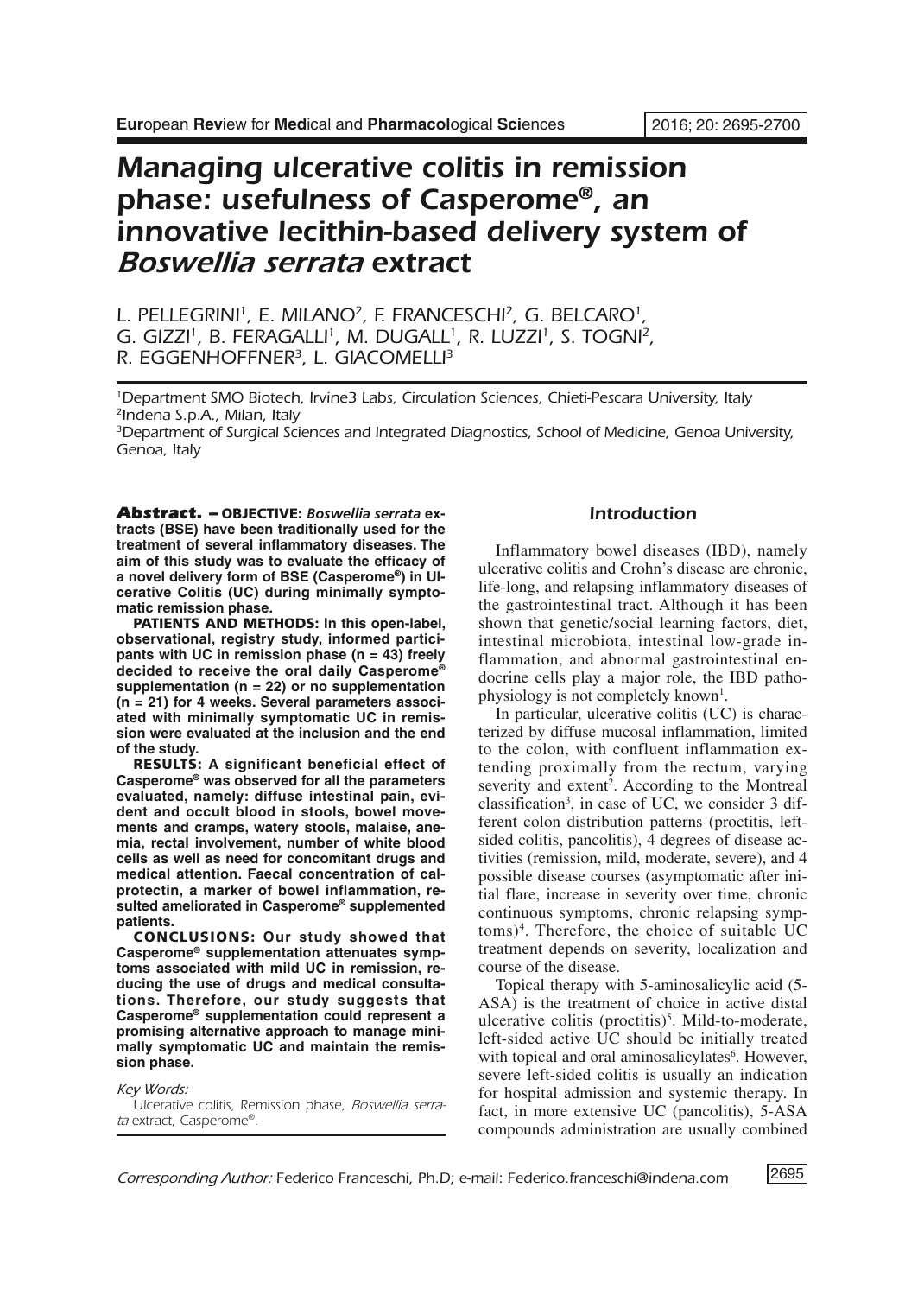with oral steroids treatments<sup>7</sup>. Last, in severe UC, therapy based on calcineurin inhibitors (cyclosporine, tacrolimus) or tumor necrosis factorantibodies (infliximab) are considered if there is no response to corticosteroids for 3 days<sup>8</sup>.

The goal of UC treatment is to induce rapidly and maintain a remission phase, preventing complications related to the disease and to the treatment itself. The first line therapy for the remission maintenance is 5-ASA administered orally or rectally<sup>9</sup>. However, in individuals with established quiescent or mild disease, which has a favorable prognosis even without therapy, the benefits of long-term maintenance treatment are less certain<sup>10</sup>. Herbal remedies could represent an alternative approach for the management of very mild UC or UC during stabilized remission  $phase<sup>11</sup>$ .

Oleo gum resins from *Boswellia serrata* have been used in traditional medicine in India and African countries as a remedy for the treatment of a variety of inflammatory diseases<sup>12</sup>. Interesting data on the effects of *Boswellia serrata* extracts (BSE) and its active components, boswellic acids, resulted from preclinical studies on animals models<sup>13-15</sup>, and clinical studies<sup>16,17</sup> in patients with chronic and ulcerative colitis. However, pharmacokinetics studies revealed low systemic absorption of boswellic acids in animals and human<sup>18</sup>. In order to improve the low bioavailability of BSE, a lecithin-based delivery form of standardized BSE (Casperome®) has been created<sup>19,20</sup>.

This study aimed at evaluating the efficacy of a novel delivery form of BSE (Casperome®) in patients with minimally symptomatic UC in remission phase.

## *Patients and Methods*

This was an open-label, observational, registry study conducted in 43 patients with defined UC (clinically evaluated and confirmed by previous biopsies), formally in remission from at least 1 year. Patients presented minimal UC symptoms (namely no major bleeding or major clinical episodes) and were not using any drug at inclusion. Moreover, no other clinical or risk conditions were present.

All participants gave written informed consent before enrolment in this study. All procedures received local Ethics Committee approval, in accordance with the latest version of the Declaration of Helsinki. Informed participants  $(n = 43)$  freely decided to receive the oral daily Casperome® supplementation (supplementation group,  $n = 22$ ) or no supplementation (control group,  $n = 21$ ).

Supplementation consisted of 250 mg/day of the new standardized BSE, Casperome® (1 tablet of 250 mg, in single administration) for 4 weeks. The dosage scheme was designed based on the pharmacokinetics features of Casperome®.

The following parameters were evaluated before and at the end of the observational period:

- **1.** Diffuse (mild) intestinal pain: episodes were evaluated during the previous week by the patients and classified with an analogue scale of pain ranging from 1 (no pain) to 5 (continuous and severe pain);
- **2.** (Minimal) bloody diarrhea, as episodes/ week;
- **3.** Evacuation with blood and mucus, as episodes/week;
- **4.** Bowel movements, as episodes/day;
- **5.** Cramps: episodes were evaluated during the previous week by the patients and classified with an arbitrary scale ranging from 1 (no cramps) to 5 (continuous, severe, requiring analgesic/antispastic drugs cramps);
- **6.** Number of patients with suspected rectal involvement;
- **7.** Watery stools, as number of episodes/week;
- **8**. Malaise: episodes were evaluated by the patients and classified with an arbitrary scale ranging from 1 (no malaise) to 5 (severe episodes requiring medical intervention);
- **9.** Anemia: blood hemoglobin concentration was measured;
- **10.** Body weight;
- **11.** White blood cells (WBC) count: the number of WBC was measured in blood samples;
- **12.** Number of patients who needed specific drugs;
- **13.** Number of patients who needed medical attention or hospital admission.

The fecal immunochemical testing (Second generation  $FIT^@$  – Pinnacle Biolabs) was used to detect occult blood in stools. Particularly, FIT detects globin levels at 50 ng/mL in spontaneously passed stool. Three stool samples were collected on alternate days. The minimal presence of blood in stools was indicated with an analogue scale (0  $=$  no traces; 1 = occasional minimal traces; 2 = significant traces, not always;  $3 =$  important occult blood, present at all evaluations).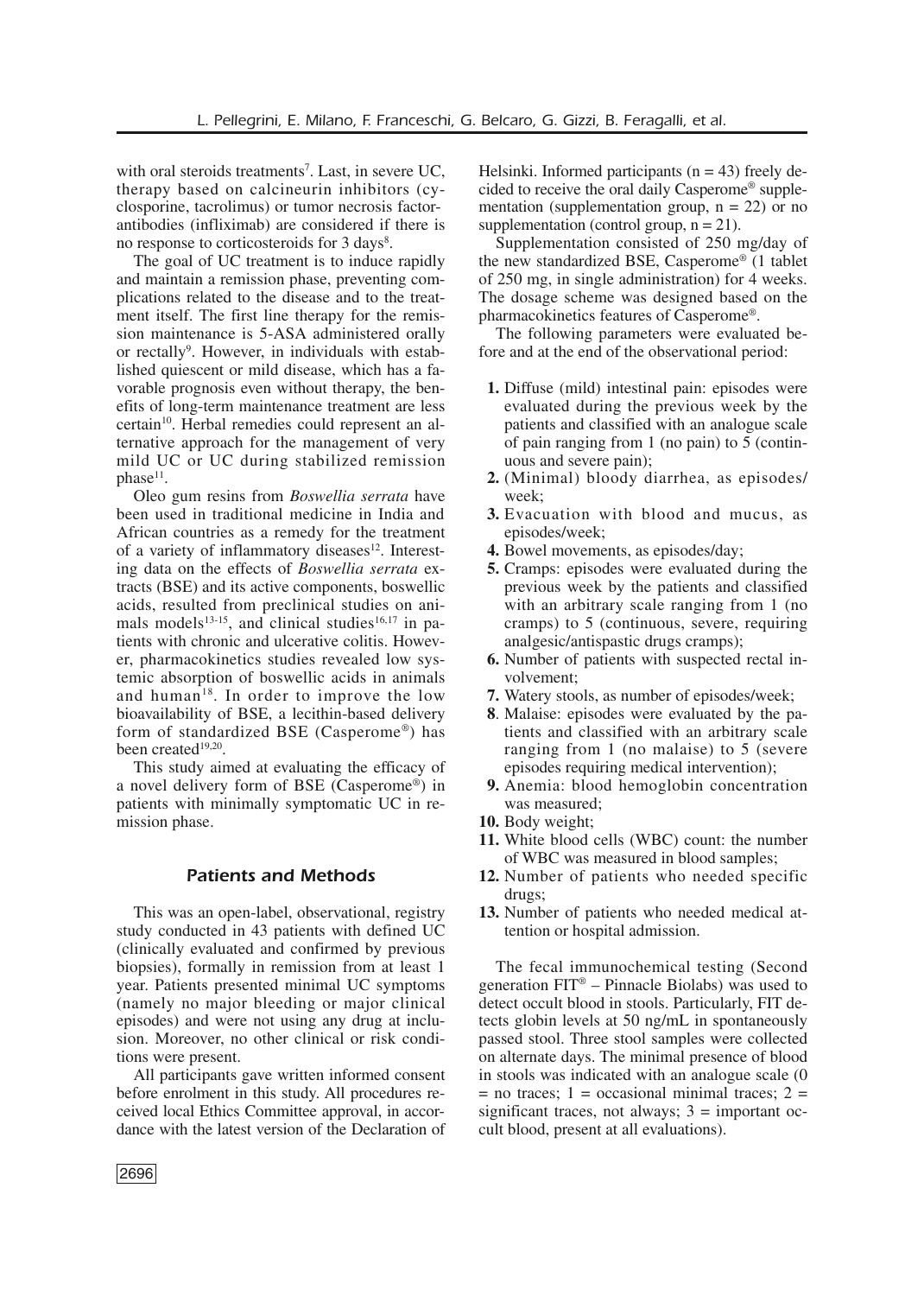|  | Table I. Details of subjects enrolled in the study. |  |
|--|-----------------------------------------------------|--|
|--|-----------------------------------------------------|--|

|                            | Control group  | Supplementation (Casperome®) group |
|----------------------------|----------------|------------------------------------|
| Subjects (male)            | 21(15)         | 22(16)                             |
| Dropout                    |                |                                    |
| Age, years (mean $\pm$ SD) | $51 \pm 2.6$   | $52.1 \pm 2.2$                     |
| Follow up (days $\pm$ SD)  | $33.1 \pm 2.2$ | $34.3 \pm 2.1$                     |

SD: standard deviation.

Bowel inflammation was assessed by the fecal concentration of calprotectin (Calprest, Eurospital), an antimicrobial protein found in neutrophils, which is released in the intestinal lumen when inflammatory processes are active in the bowel 21 . Patients with calprotectin concentration exceeding 50 µg/g in stool samples were considered positive and included in this study.

## *Treatment Formulations*

Casperome® (Indena, Milan, Italy) is a delivery form of a highly standardized *Boswellia serrata* extract and soy lecithin in a 1:1 ratio, with about half part of microcrystalline cellulose being also added to improve the physical state and to standardize the product to a content of triterpenoid acids by HPLC of at least 25%.

## *Statistical Analysis*

Numerical data comparisons between groups were performed using unpaired two-sample Student's *t*-test or Mann-Whitney U-test, as appropriate. Categorical data differences between groups were evaluated by Fisher's exact test. *p*values less than 0.05 were considered significant. According to previous studies on comparable groups, at least 20 subjects were considered adequate to define a difference in target outcomes at 4 weeks.

# *Results*

The two groups showed similar demographics (Table I) and clinical characteristics (Table II) at inclusion. No safety and tolerability issues were observed at inclusion and after the follow-up period. The dropouts were not related to medical problems. As summarized in Table II, we observed a significant beneficial effect of Casperome® supplementation, in all tested parameters. Mild, but almost always present, diffuse intestinal pain and cramps significantly decreased in intensity and frequency with the Casperome® sup-

*Table II.* Evaluation of several parameters associated with mild UC or UC in remission, observed before and at the end of the study.

|                                             | Control group  |                 | Supplementation<br>(Casperome®) group |                              |  |
|---------------------------------------------|----------------|-----------------|---------------------------------------|------------------------------|--|
|                                             | 0 week         | 4 week          | 0 week                                | 4 week                       |  |
| Intestinal pain (range 1-5)                 | $3.0 \pm 0.3$  | $2.01 \pm 0.7$  | $3.2 \pm 0.5$                         | $1.1 \pm 0.4$ * <sup>*</sup> |  |
| Diarrhea with blood (episodes/week)         | $2.1 \pm 1$    | $2 \pm 0.7$     | $1.9 \pm 1.1$                         | $0.4 \pm 0.3^{*,+}$          |  |
| Stool with blood and mucus (episodes/week)  | $2.4 \pm 1$    | $2.1 \pm 0.5$   | $2.3 \pm 1.1$                         | $1.2 \pm 0.7$ **             |  |
| Bowel movements (episodes/day)              | $4.4 \pm 0.6$  | $4.3 \pm 0.9$   | $4.2 \pm 1.1$                         | $2.2 \pm 0.6^{*+}$           |  |
| Cramps (range 1-5)                          | $3.3 \pm 0.4$  | $3 \pm 0.7$     | $3.2 \pm 0.3$                         | $1.6 \pm 0.4$ * <sup>*</sup> |  |
| Rectal involvement (n. of patients)         | 13/21          | 13/21           | $12/22*$                              | $4/22$ *,+                   |  |
| Watery stools (episodes/week)               | $4.1 \pm 0.3$  | $3.4 \pm 0.4$   | $4 \pm 0.4$                           | $2.2 \pm 0.3^{*,+}$          |  |
| Malaise (range 1-5)                         | $3.7 \pm 0.8$  | $3.3 \pm 0.3$   | $3.8 \pm 0.3$                         | $2.1 \pm 0.4^{*,+}$          |  |
| Anemia (Hb in g/dl)                         | $11.5 \pm 1$   | $11.34 \pm 2.1$ | $11.21 \pm 1.1$                       | $13.2 \pm 1.2^{*,+}$         |  |
| Body weight and weight loss/gain (kg)       | $75.3 \pm 4.6$ | $75.5 \pm 4.6$  | $73.4 \pm 3$                          | $73.6 \pm 3$                 |  |
| WBC (Cell count/µl)                         | $7499 \pm 432$ | $6679 \pm 1004$ | $7886 \pm 317$                        | $5339 \pm 513^{*,+}$         |  |
| Need for drugs (n. of patients)             |                | 16/21           |                                       | $4/22$ <sup>+</sup>          |  |
| Need for medical attention (n. of patients) |                | $9/21*$         |                                       | $4/22^{+}$                   |  |

Hb = hemoglobin. Data are reported as mean  $\pm$  standard deviation; \* $p < 0.05$  vs. baseline; + *vs*. control.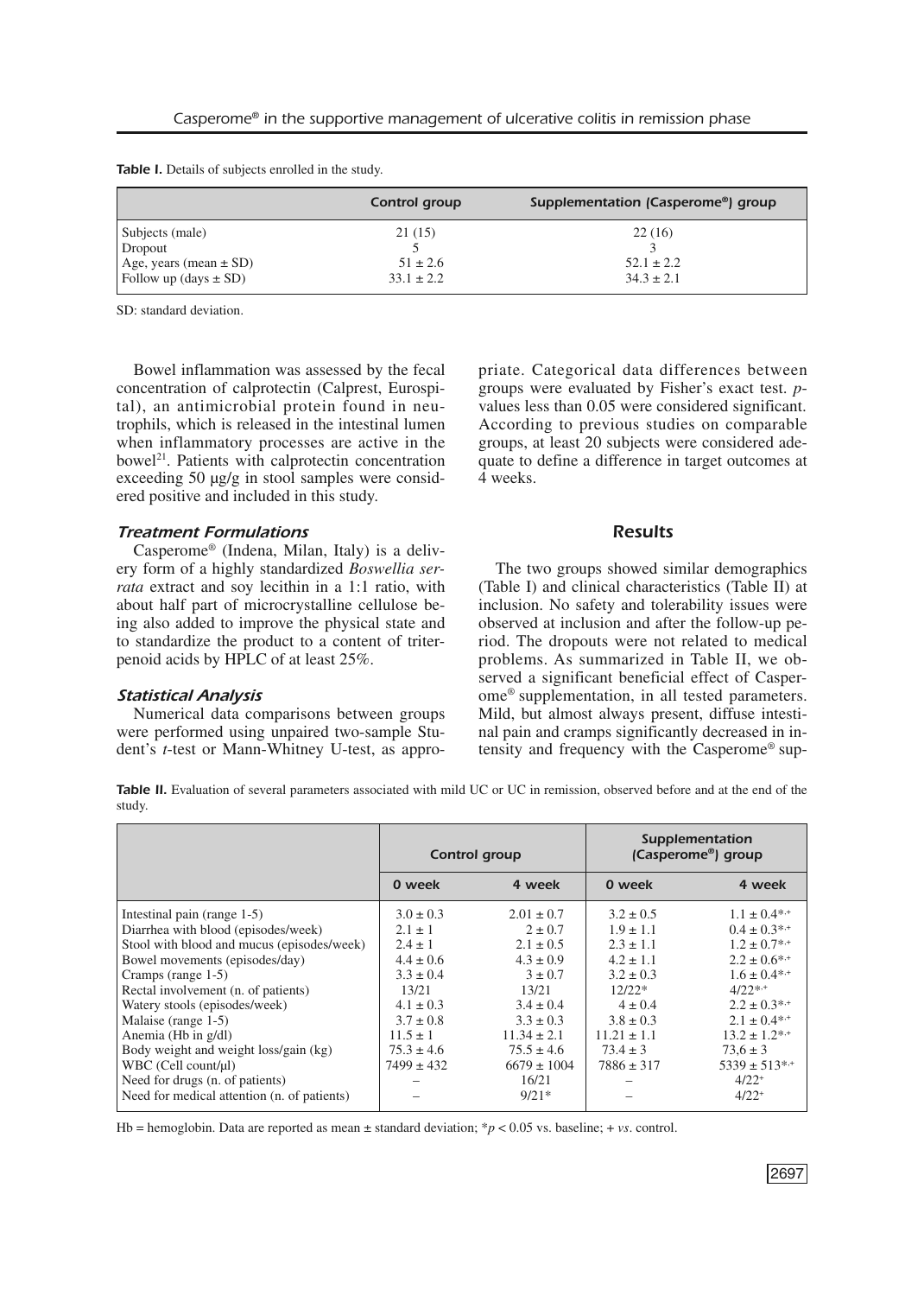|  |  | Table III. Biomarkers evaluation in stool samples. |  |  |  |  |
|--|--|----------------------------------------------------|--|--|--|--|
|--|--|----------------------------------------------------|--|--|--|--|

|                                                                                    | Control group                  |                                  | Supplementation<br>(Casperome <sup>®</sup> ) group |                                                  |  |
|------------------------------------------------------------------------------------|--------------------------------|----------------------------------|----------------------------------------------------|--------------------------------------------------|--|
|                                                                                    | 0 week                         | 4 week                           | 0 week                                             | 4 week                                           |  |
| Occult blood in stool (range 0-3)<br>Calprotectin $> 100 \mu g/g$ (n. of patients) | $2.0 \pm 0.3$<br>18/21 (85.7%) | $2.0 \pm 0.1$<br>$16/21(76.2\%)$ | $2.0 \pm 0.2$<br>$19/22(86.4\%)$                   | $1.0 \pm 0.1$<br>$11/22$ $(50\%)$ * <sup>+</sup> |  |

 $**p* < 0.05$  *vs*. baseline; + *vs*. control.

plementation. Also, the episodes of diarrhea (with some evident blood traces), evacuation with blood/mucus and bowel movements resulted reduced at the end of the study in the Casperome® group, compared with the control group and the values at inclusion. At 4 weeks, a decrease in the number of patients with suspected rectal involvement was observed. Anemia, reported as concentration of hemoglobin, improved following 4-week Casperome® supplementation. This observation represents a further indication of reduced minimal and occult blood traces in stools.

Casperome® supplementation resulted in the reduced occult blood (Table III) and calprotectin levels (Figure 1) in stools. However, more accurate and prolonged evaluation of occult blood is required. Overall calprotectin values, in consideration of the non-active UC phase, were not particularly high. Interestingly, the number of subjects with calprotectin levels in stools  $> 100 \mu g/g$ (86.4% in the supplement group and 85.7% in the controls, at inclusion) significantly decreased after Casperome® supplementation (50%), and in comparison with the control group (76.2%) (Table III).

Need for specific drugs treatment (longer than 3 days) to control UC symptoms or need for new medical consultations were higher in control group compared with supplemented group. However, no hospital admissions were reported during this registry study.



**Figure 1.** Evaluation of the calprotectin level in stool of patient with minimally symptomatic UC or UC in remission phase. At 4 week, the calprotectin concentration in stool of Casperome®-supplemented patients resulted significantly reduced compared to values of control group and at inclusion. Values are expressed as mean ± SD. Asterisk indicates *p* < 0.05.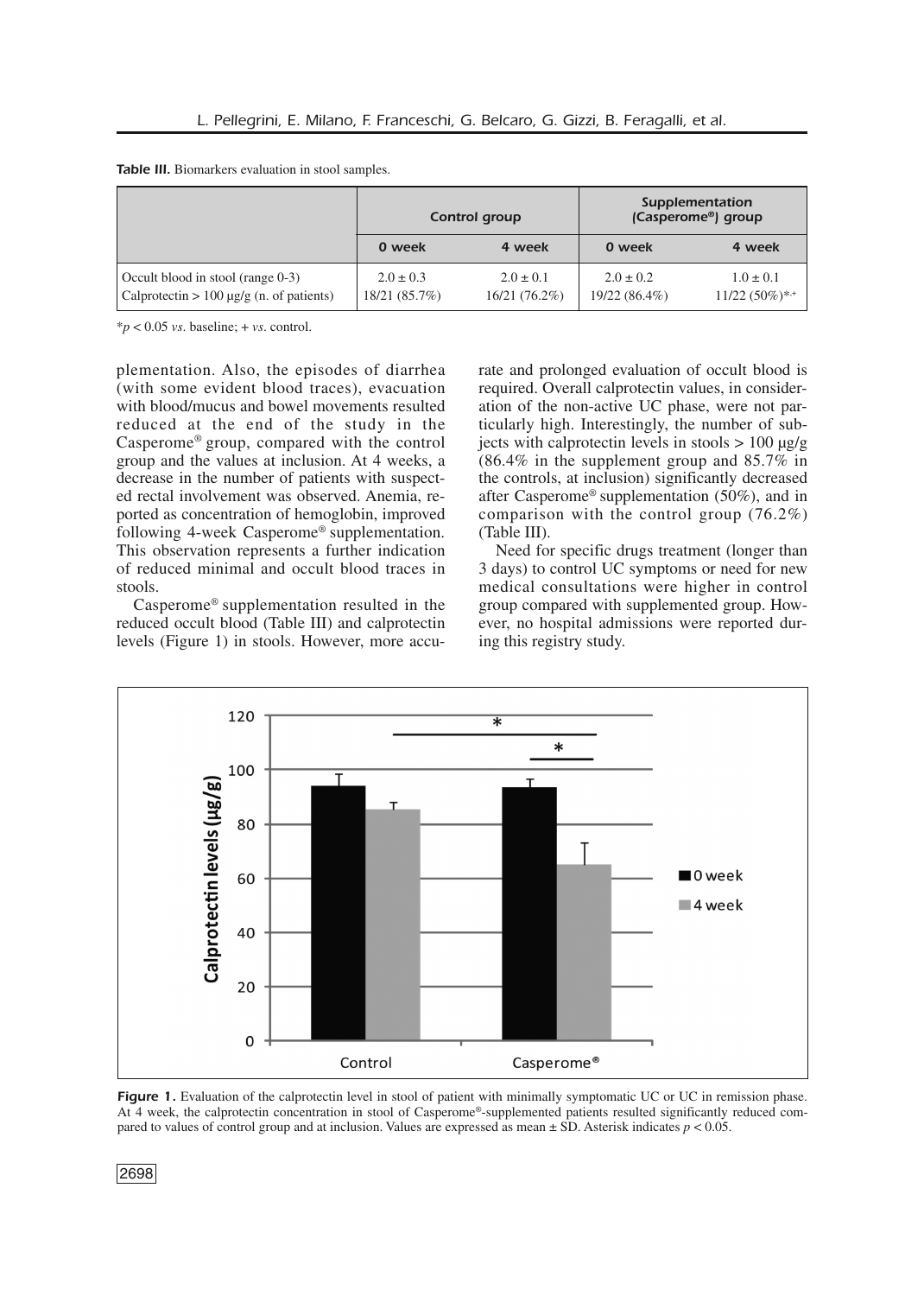#### *Discussion*

This registry study provides further evidence on the efficacy of the highly standardized *Boswellia serrata* extracts in the management of inflammatory conditions. In particular, the present study investigated the effects of BSE in alleviating and controlling mild symptoms related to UC in remission phase.

Nowadays, 5-ASA agents represent the main treatment in patients with UC in remission phase. However, the long-term benefits of therapy should be compared with potential clinical risks and social and economical costs. In individuals with mild UC, a prevalent patient population with a favorable long-term prognosis, the absolute risk of colectomy or colorectal cancer  $(CRC)$  is low<sup>10</sup>. On the other hand, long-term treatment with 5-ASA drugs could have potential side effects (renal injury, and in some instances, end-stage renal disease), and they are associated with a daily burden and economical cost<sup>10</sup>. At the moment, there are no alternative treatments for the management of mild UC in remission phase, apart from the probiotic strain *Escherichia coli Nissle*<sup>22</sup> and dietary recommendations.

Recently, a novel lecithin-based delivery form of a *Boswellia serrata* extract (Casperome®) has been made available to overcome the known limitations of other *Boswellia serrata* products<sup>19,20</sup>. Casperome® showed an improved systemic bioavailability and an increased penetration across biological membranes, two features which suggest its potential effectiveness in  $UC^{20}$ . In fact, it has been demonstrated that the effect at the intestinal level of other anti-inflammatory natural products (e.g. curcumin) is only in part due to a topical action, as an important contribution derived from the systemic absorption and the subsequent distribution to the inflamed intestinal segment has been observed $2^{3,24}$ . In this study, the new delivery form of the standardized *Boswellia serrata* extract (Casperome®) attenuated the symptoms associated with minimally symptomatic UC in remission, reducing the need for other drugs and medical consultations.

The improvements were achieved in a limited period of time, in line with previous studies investigating the effects of BSE in other inflammatory conditions (asthma) $25,26$ . Actually, there are no fully validated and internationally recognized guidelines to define and diagnose the remission phase in UC<sup>27,28</sup>. Although potentially useful, in the clinic, endoscopy is rarely applied to confirm remission due to the risks and invasiveness associated with this technique.

Given the limited symptomatology of our patients, we decided not to perform endoscopy, as such an invasive exam could have represented an unneeded burden and risk. Additional studies are currently underway, applying non-invasive endoscopy technique (pill endoscopy) to directly visualize intestinal wall inflammatory changes and to monitor the relapses rate (flare) over a long-term Casperome® supplementation.

# *Conclusions*

Our study suggests that Casperome® supplementation could represent a promising alternative approach to manage minimally symptomatic UC, to maintain the remission phase over a prolonged period of time and, therefore, to improve the quality of life of patients. Despite all the limitations implicit in any observational analysis, our study demonstrated the Casperome® supplementation efficacy in controlling minor symptoms of UC in remission, and in reducing the use of drugs and medical consultation. However, larger scale studies are needed to evaluate further these promising findings.

#### ––––––––––––––––––– *Acknowledgements*

We thank Dr. Sara Parodi who provided medical writing services, supported by internal funds.

### –––––––––––––––––-––– *Conflict of Interest*

The Authors declare that there are no conflicts of interest.

#### *References*

- 1) *EL-SALHY M*. Recent development in the pathophysiology of irritable bowel syndrome. World J Gastroenterol 2015; 21: 7621-7636.
- 2) *GRINSPAN A, KORNBLUTH A*. Positioning therapy for ulcerative colitis. Curr Gastroenterol Rep 2015; 17: 29.
- 3) *SATSANGI J, SILVERBERG MS, VERMEIRE S, COLOMBEL JF*. The Montreal classification of inflammatory bowel disease: controversies, consensus, and implications. Gut 2006; 55: 749-753.
- 4) *MEIER J, STURM A*. Current treatment of ulcerative colitis. World J Gastroenterol 2011; 17: 3204- 3212.
- 5) *GIONCHETTI P, AMADINI C, RIZZELLO F, VENTURI A, CAMPIERI M.* Review article: treatment of mild to